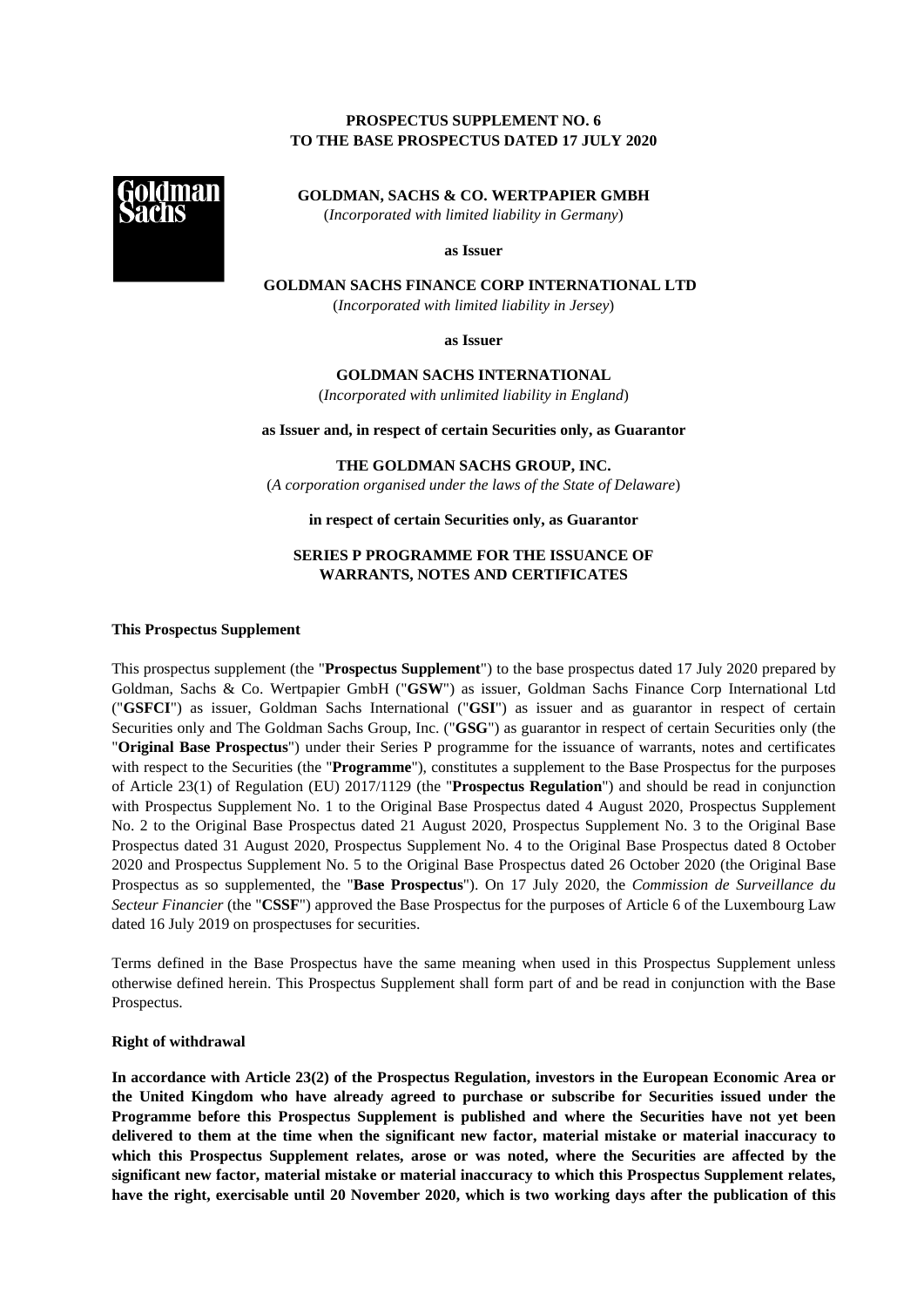**Prospectus Supplement, to withdraw their acceptances. Investors may contact the relevant Authorised Offeror(s) (as set out in the Final Terms of the relevant Securities) should they wish to exercise such right of withdrawal.** 

## **Responsibility**

Each of GSI, GSW, GSFCI and GSG accepts responsibility for the information given in this Prospectus Supplement and confirms that, having taken all reasonable care to ensure that such is the case, the information contained in this Prospectus Supplement is, to the best of their knowledge, in accordance with the facts and does not omit anything likely to affect its import.

# **Purpose of this Prospectus Supplement**

The purpose of this Prospectus Supplement is to (a) incorporate by reference GSG's 2020 Third Quarter Form 10-Q (as defined below), (b) incorporate by reference GSI's 2020 Third Quarter Financial Report (as defined below) and (c) make certain changes to the information in the "Documents Incorporated by Reference" and "General Information" sections of the Base Prospectus.

This Prospectus Supplement and the documents incorporated by reference into this Prospectus Supplement will be available on the website of the Luxembourg Stock Exchange at *www.bourse.lu*.

# **Information being supplemented**

## *Incorporation by reference*

This Prospectus Supplement supplements the Base Prospectus by incorporating by reference:

- (a) the Quarterly Report on Form 10-Q for the third fiscal quarter ended 30 September 2020 of GSG. ("**GSG's 2020 Third Quarter Form 10-Q**"), as filed with the U.S. Securities and Exchange Commission (the "**SEC**") on 30 October 2020; and
- (b) the unaudited quarterly financial report of GSI for the quarter ended 31 August 2020. ("**GSI's 2020 Third Quarter Financial Report**").

Copies of GSG's 2020 Third Quarter Form 10-Q and GSI's 2020 Third Quarter Financial Report have been filed with the CSSF in its capacity as competent authority under the Luxembourg Law.

GSG's 2020 Third Quarter Form 10-Q and GSI's 2020 Third Quarter Financial Report are incorporated by reference into, and form part of, this Prospectus Supplement, and the information contained in this Prospectus Supplement, GSG's 2020 Third Quarter Form 10-Q and GSI's 2020 Third Quarter Financial Report shall be deemed to update and, where applicable, supersede any information contained in the Base Prospectus, or any documents incorporated by reference therein.

## **Amendments to the Base Prospectus**

## 1. **Amendments to the section entitled "Documents Incorporated by Reference"**

The information in the section entitled "Documents Incorporated by Reference" is amended and supplemented by:

(a) deleting sub-section 1 entitled "Goldman Sachs International" on page 105 of the Original Base Prospectus and replacing it with the following:

## "**1. Goldman Sachs International**

GSI files documents and information with the *Commission de Surveillance du Secteur Financier* (the "**CSSF**"). The following documents, which GSI has filed with the CSSF, are hereby incorporated by reference into this Base Prospectus: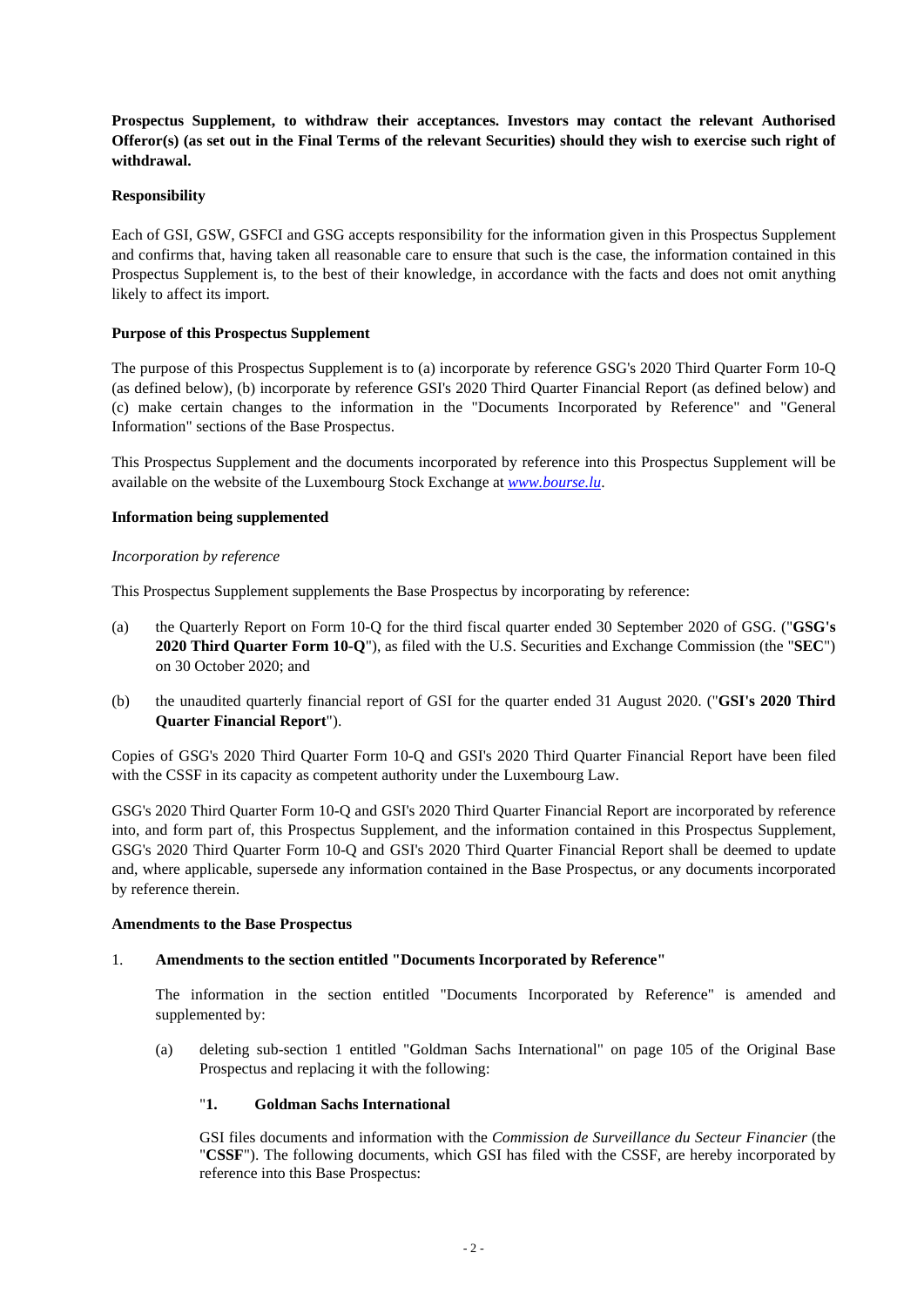- (a) The Unaudited Quarterly Financial Report of GSI for the period ended 31 August 2020 ("**GSI's 2020 Third Quarter Financial Report**"), containing, in Part II, the Unaudited Financial Statements of GSI for the period ended 31 August 2020 ("**GSI's 2020 Third Quarter Financial Statements**") (accessible on https://www.goldmansachs.com/investorrelations/redirects/gsi-08-31-20-financial-statements.html);
- (b) The Unaudited Quarterly Financial Report of GSI for the period ended 31 May 2020 ("**GSI's 2020 Second Quarter Financial Report**"), containing, in Part II, the Unaudited Financial Statements of GSI for the period ended 31 May 2020 ("**GSI's 2020 Second Quarter Financial Statements**") (accessible on https://www.goldmansachs.com/investorrelations/redirects/gsi-05-31-20-financial-statements.html);
- (c) The Unaudited Quarterly Financial Report of GSI for the period ended 29 February 2020 ("**GSI's 2020 First Quarter Financial Report**"), containing, in Part II, the Unaudited Financial Statements of GSI for the period ended 29 February 2020 ("**GSI's 2020 First Quarter Financial Statements**") (accessible on https://www.goldmansachs.com/investorrelations/redirects/gsi-02-29-20-financial-statements);
- (d) The Annual Report for the fiscal year ended 30 November 2019 of GSI ("**GSI's 2019 Annual Report**"), containing, in Part II, the Directors' Report and Audited Financial Statements of GSI for the period ended 30 November 2019 ("**GSI's 2019 Financial Statements**") (accessible on https://www.goldmansachs.com/investor-relations/redirects/gsi-11-30-19-financialstatements);
- (e) The report on the Regulatory Ratios of GSI for the fiscal quarter ended 31 December 2019 ("**GSI's Regulatory Ratios, 31 December 2019**") (accessible on https://www.goldmansachs.com/disclosures/pdfs/gsi-regulatory-ratios-31-dec-2019.pdf); and
- (f) The Annual Report for the fiscal year ended 30 November 2018 of GSI ("**GSI's 2018 Annual Report**"), containing, in Part II, the Directors' Report and Audited Financial Statements of GSI for the period ended 30 November 2018 ("**GSI's 2018 Financial Statements**") (accessible on https://www.goldmansachs.com/investor-relations/redirects/gsi-11-30-18-financialstatements).

| <b>GSI</b> Information in the<br><b>Financial Statements</b> | GSI's<br>2020<br><b>Third</b><br><b>Ouarter</b><br><b>Financial</b><br><b>Report</b> | GSI's<br>2020<br><b>Second</b><br><b>Ouarter</b><br><b>Financial</b><br><b>Report</b> | GSI's<br>2020<br><b>First</b><br><b>Ouarter</b><br><b>Financial</b><br><b>Report</b> | GSI's<br>2019<br><b>Annual</b><br><b>Report</b> | GSI's<br>2018<br>Annual<br><b>Report</b> |
|--------------------------------------------------------------|--------------------------------------------------------------------------------------|---------------------------------------------------------------------------------------|--------------------------------------------------------------------------------------|-------------------------------------------------|------------------------------------------|
| Management Report/<br>Strategic<br>Report                    | pp. $2-18$                                                                           | pp. $2-18$                                                                            | pp. $2-16$                                                                           | pp. 2-41                                        | pp. 2-41                                 |
| Report of the Directors                                      | N/A                                                                                  | N/A                                                                                   | N/A                                                                                  | pp. 42-43                                       | pp. 42-43                                |
| <b>Balance Sheet</b>                                         | p. 20                                                                                | p. 20                                                                                 | p. 18                                                                                | p. 51                                           | p. 50                                    |
| Profit and Loss Account                                      | p. 19                                                                                | p. 19                                                                                 | p. 17                                                                                | p.50                                            | p. 49                                    |
| <b>Statement of Cash Flows</b>                               | p. 22                                                                                | p. 22                                                                                 | p. 20                                                                                | p. 53                                           | p. 52                                    |
| Notes to the Financial Statements                            | pp. 23-42                                                                            | pp. 23-42                                                                             | pp. 21-39                                                                            | pp. 54-95                                       | pp. 53-94                                |
| <b>Independent Auditors' Report</b>                          | N/A                                                                                  | N/A                                                                                   | N/A                                                                                  | pp. 44-49                                       | pp. 44-48                                |

#### **Cross-Reference List**

*GSI's Regulatory Ratios, 31 December 2019*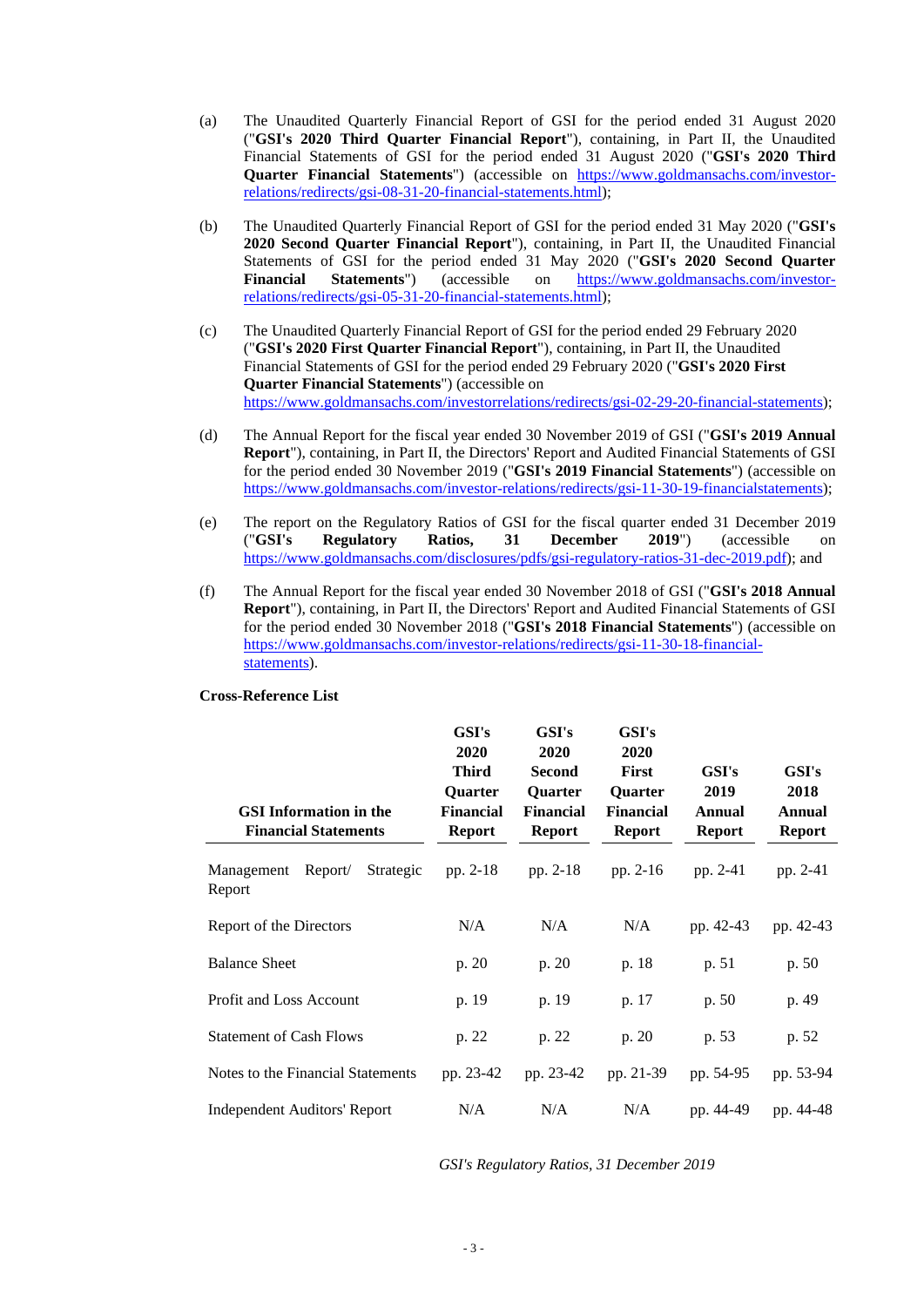| Introduction             | Page 1 |
|--------------------------|--------|
| <b>Regulatory Ratios</b> | Page 1 |

Any information included in the documents incorporated by reference that is not included in the cross-reference list is not incorporated by reference and is therefore not relevant to an investor (meaning that it is not necessary information to be included in the Base Prospectus pursuant to Article 6(1) of the Prospectus Regulation and is not otherwise required to be included under the relevant schedules of Commission Delegated Regulation (EU) 2019/980 supplementing Regulation (EU) 2017/1129 of the European Parliament and of the Council and repealing Commission Regulation (EC) No 809/2004, (as amended, the "**PR Regulation**")."; and

(b) deleting sub-section 4 entitled "The Goldman Sachs Group, Inc." on pages 108 to 110 of the Original Base Prospectus and replacing it with the following:

## "**4. The Goldman Sachs Group, Inc.**

GSG files documents and information with the SEC. The following documents, which have previously been published and filed with the SEC, shall be deemed to be incorporated by reference in, and to form part of, this Base Prospectus:

- (a) The Quarterly Report on Form 10-Q for the third fiscal quarter ended 30 September 2020 of The Goldman Sachs Group, Inc. ("**GSG's 2020 Third Quarter Form 10-Q**"), as filed with the SEC on 30 October 2020 (accessible on website https://www.goldmansachs.com/investorrelations/redirects/third-quarter-2020-10-q.html);
- (b) the Current Report on Form 8-K dated 22 October 2020 of The Goldman Sachs Group, Inc. ("**GSG's 22 October 2020 Form 8-K**"), including Exhibit 99.1 ("**Exhibit 99.1 to GSG's 22 October 2020 Form 8-K**") as published by the SEC on 22 October 2020; (accessible on website https://www.goldmansachs.com/investor-relations/redirects/8k-10-22-20.html);
- (c) the Current Report on Form 8-K dated 14 October 2020 of The Goldman Sachs Group, Inc. ("**GSG's 14 October 2020 Form 8-K**"), including Exhibit 99.1 ("**Exhibit 99.1 to GSG's 14 October 2020 Form 8-K**") as published by the SEC on 14 October 2020; (accessible on website https://www.goldmansachs.com/investor-relations/redirects/8k-10-14-20.html);
- (d) The Quarterly Report on Form 10-Q for the second fiscal quarter ended 30 June 2020 of the Goldman Sachs Group, Inc. ("**GSG's 2020 Second Quarter Form 10-Q**"), as filed with the SEC on 6 August 2020; (accessible on website https://www.goldmansachs.com/investorrelations/financials/current/10q/second-quarter-2020-10-q.pdf);
- (e) The Current Report on Form 8-K dated 24 July 2020 of The Goldman Sachs Group Inc. ("**GSG's 24 July 2020 Form 8-K**") including Exhibit 99.1 ("**Exhibit 99.1 to GSG's 24 July 2020 Form 8-K**") as filed with the SEC on 24 July 2020; (accessible on https://www.goldmansachs.com/investor-relations/financials/current/8k/8k-07-24-20.pdf);
- (f) The Current Report on Form 8-K dated 15 July 2020 for the second fiscal quarter ended 30 June 2020 of The Goldman Sachs Group Inc. ("**GSG's 15 July 2020 Form 8-K**") including Exhibit 99.1 ("**Exhibit 99.1 to GSG's 15 July 2020 Form 8-K**") as filed with the SEC on 15 July 2020; (accessible on https://www.goldmansachs.com/investorrelations/financials/current/8k/8k-07-15-20.pdf);
- (g) The Quarterly Report on Form 10-Q for the first fiscal quarter ended 31 March 2020 of the Goldman Sachs Group, Inc. ("**GSG's 2020 First Quarter Form 10-Q**"), as filed with the SEC on 30 April 2020 2020; (accessible on https://www.goldmansachs.com/investorrelations/redirects/10-q-2020-1q);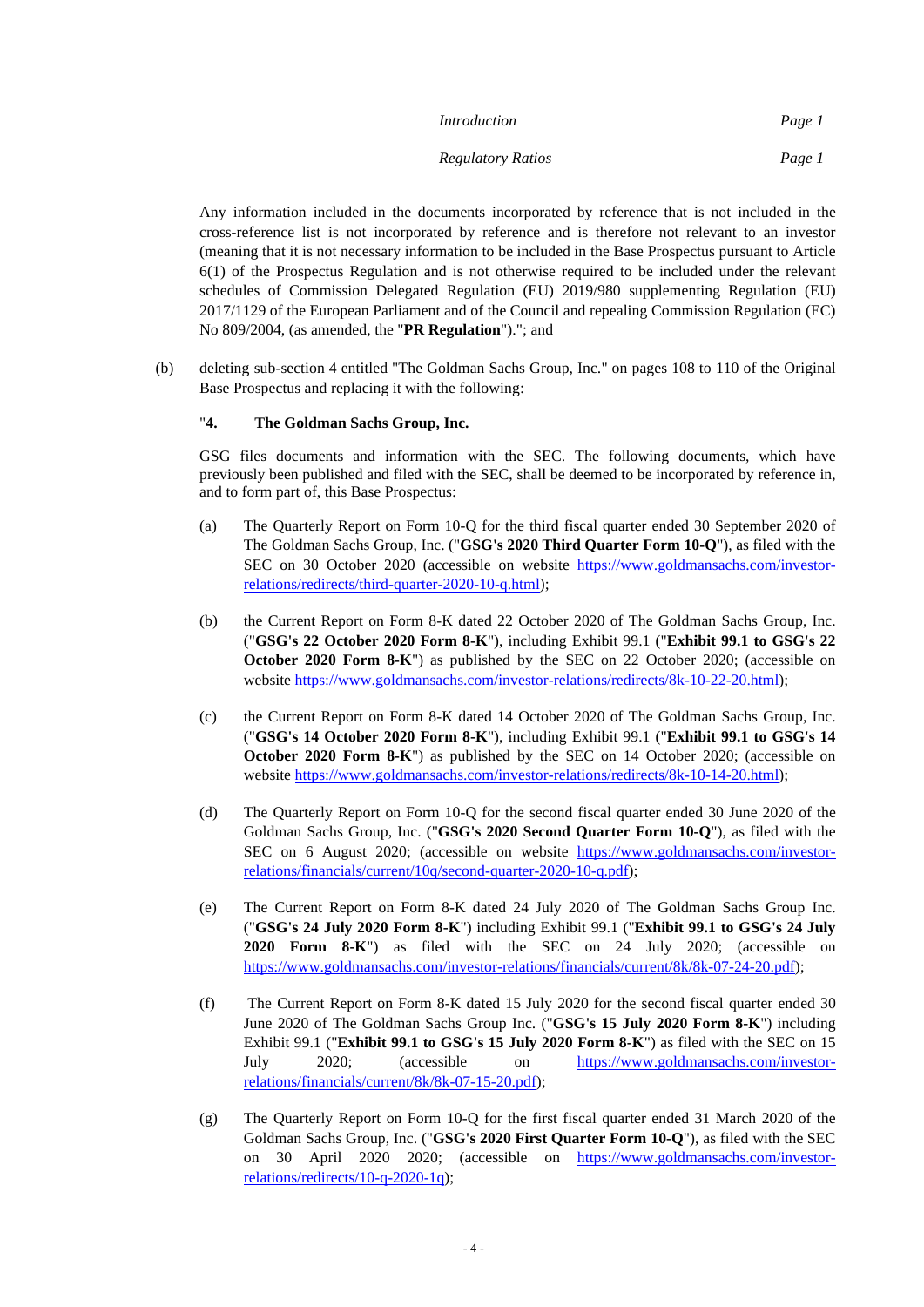- (h) The Proxy Statement relating to GSG's 2020 Annual Meeting of Shareholders on 30 April 2020 ("**GSG's 2020 Proxy Statement**"), as filed with the SEC on 20 March 2020; (accessible on https://www.goldmansachs.com/investor-relations/redirects/2020-proxy-statement-pdf); and
- (i) The Annual Report on Form 10-K for the fiscal year ended 31 December 2019 of The Goldman Sachs Group, Inc. ("**GSG's 2019 Form 10-K**"), containing financial statements relating to the fiscal years ended 31 December 2019 and 31 December 2018, including Exhibit 21.1, as filed with the SEC on 21 February 2020; (accessible on https://www.goldmansachs.com/investor-relations/redirects/2019-10K).

The following table indicates where information required by the PR Regulation is to be disclosed in, and incorporated by reference into, this Base Prospectus can be found in the documents referred to above:

| <b>Information required by the PR Regulation</b>                                                    | <b>Document/Location</b>                                                          |  |
|-----------------------------------------------------------------------------------------------------|-----------------------------------------------------------------------------------|--|
| Risk factors relating to GSG (Annex 6, Section 3, Item 3.1 of the PR<br>Regulation)                 | GSG's 2019 Form 10-<br>K (pp. 23-44)                                              |  |
| <b>Information about GSG</b>                                                                        |                                                                                   |  |
| History and development of the company (Annex 6, Section 4, Item 4.1 of<br>the PR Regulation)       | GSG's 2019 Form 10-<br>K(p. 1)                                                    |  |
| <b>Business overview</b>                                                                            |                                                                                   |  |
| GSG's principal activities (Annex 6, Section 5, Item 5.1 of the PR<br>Regulation)                   | GSG's 2019 Form 10-<br>K (pp. 1-5, 109)                                           |  |
| GSG's principal markets (Annex 6, Section 5, Item 5.1.1 (c) of the PR<br>Regulation)                | GSG's 2019 Form 10-<br>K (pp. 1-7, 45, 184)                                       |  |
| Organisational Structure (Annex 6, Section 6, Items 6.1 and 6.2 of the PR<br>Regulation)            | GSG's 2019 Form 10-<br>K (pp. 749-750 (PDF<br>page reference) of<br>Exhibit 21.1) |  |
| Trend information (Annex 6, Section 7, Items 7.1 and 7.2 of the PR<br>Regulation)                   | GSG's 2020<br>Third<br>Quarter Form 10-Q<br>$(pp. 99-160)$                        |  |
|                                                                                                     | Exhibit 99.1 to GSG's<br>22<br>October<br>2020<br>Form 8-K (pp. 5-6)              |  |
|                                                                                                     | Exhibit 99.1 to GSG's<br>14<br>October<br>2020<br>Form 8-K (pp. 5-18)             |  |
|                                                                                                     | GSG's 2019 Form 10-<br>K (pp. 46-101)                                             |  |
|                                                                                                     | GSG's 2020 Second<br>Quarter Form 10-Q<br>(pp. 99 to 160)                         |  |
| Expected financing of GSG's activities (Annex 6, Item 4, Item 4.1.8 of the<br><b>PR</b> Regulation) | GSG's 2019 Form 10-<br>K (pp. 105-108, 133-<br>144)                               |  |
| Administrative, management and supervisory bodies, including conflicts                              | GSG's 2020 Proxy<br>Statement (pp. $1, 5,$                                        |  |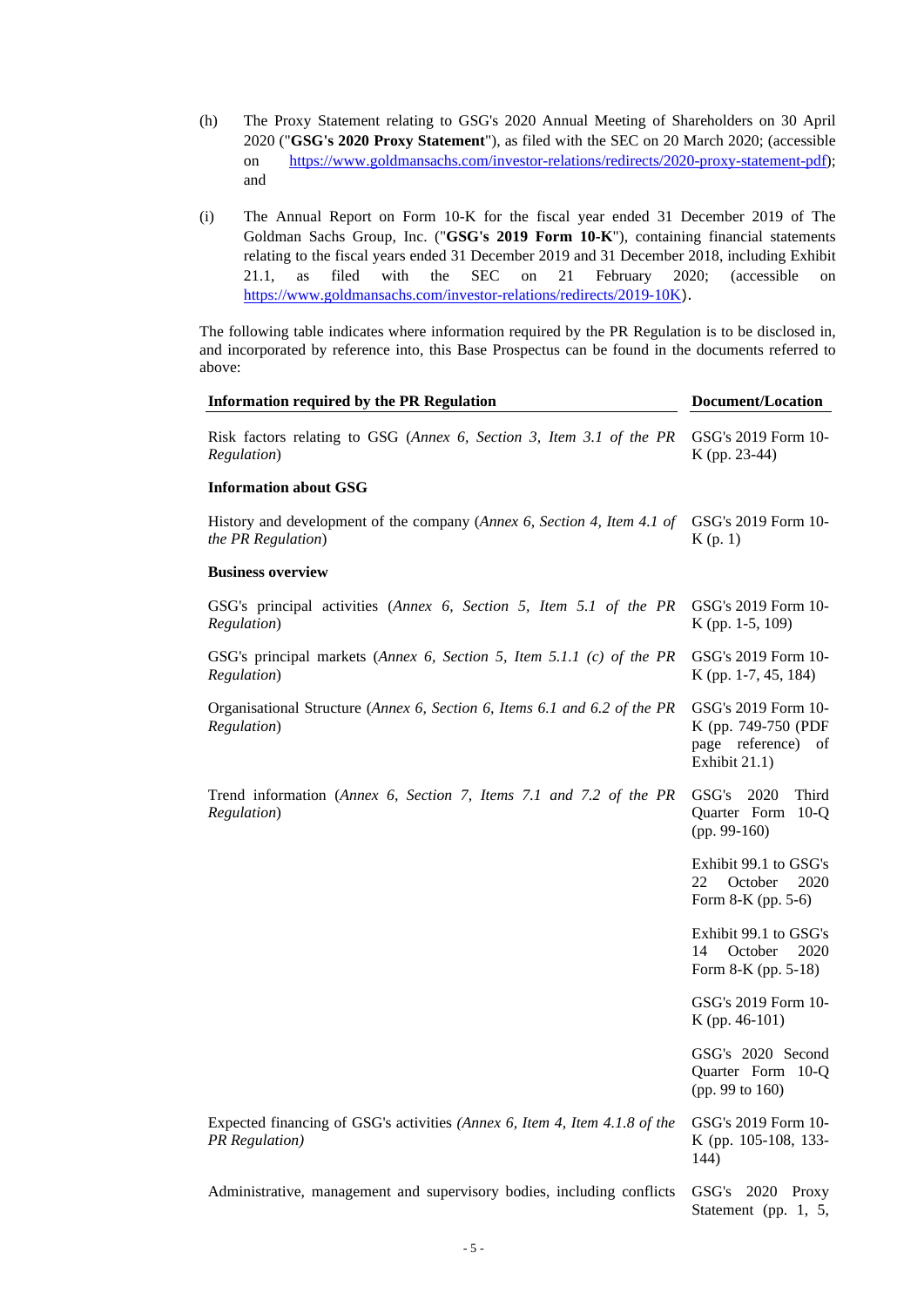| of interest (Annex 6, Section 9, Items 9.1 and 9.2 of the PR Regulation)                                                                                                                              | $8-28, 70-73$                                                          |  |
|-------------------------------------------------------------------------------------------------------------------------------------------------------------------------------------------------------|------------------------------------------------------------------------|--|
| Beneficial owners of more than five per cent. (Annex 6, Section 10, Item<br>10.1 of the PR Regulation)                                                                                                | GSG's 2020 Proxy<br>Statement (p. 76)                                  |  |
| <b>Financial information</b>                                                                                                                                                                          |                                                                        |  |
| Audited historical financial information for the fiscal years ended 31<br>December 2019, 31 December 2018 and 31 December 2017 (Annex 6,<br>Section 11, Items 11.1.1 and 11.1.5 of the PR Regulation) | GSG's 2019 Form 10-<br>K (pp. 105-203)                                 |  |
| Audit report (Annex 6, Section 11, Item 11.1.1 of the PR<br>Regulation)                                                                                                                               | GSG's 2019 Form 10-<br>K (p. 103-104)                                  |  |
| Balance sheet (Annex 6, Section 11, Item 11.1.5 of the PR<br>Regulation)                                                                                                                              | GSG's 2019 Form 10-<br>K(p. 106)                                       |  |
| Income statement (Annex 6, Section 11, Item 11.1.5 of the PR<br>Regulation)                                                                                                                           | GSG's 2019 Form 10-<br>K(p. 105)                                       |  |
| Cash flow statement (Annex 6, Section 11, Item 11.1.5 of the PR<br>Regulation)                                                                                                                        | GSG's 2019 Form 10-<br>K(p. 108)                                       |  |
| Accounting policies and explanatory notes (Annex 6, Section 11,<br>Item 11.1.5 of the PR Regulation)                                                                                                  | GSG's 2019 Form 10-<br>K (pp. 47-50, 109-<br>203)                      |  |
| Unaudited interim and other financial information (Annex 6, Section 11,<br>Item 11.2.1 of the PR Regulation)                                                                                          | 2020<br>Third<br>GSG's<br>Quarter Form 10-Q<br>$(pp. 1-98)$            |  |
| Balance sheet (Annex 6, Section 11, Item 11.2.1 of the PR<br>Regulation)                                                                                                                              | 2020<br>Third<br>GSG's<br>Quarter Form 10-Q<br>(p. 2)                  |  |
|                                                                                                                                                                                                       | Exhibit 99.1 to GSG's<br>October<br>14<br>2020<br>Form 8-K (p. 16)     |  |
|                                                                                                                                                                                                       | GSG's 2020 Second<br>Quarter Form 10-Q<br>(p. 2)                       |  |
| Income statement (Annex 6, Section 11, Item 11.2.1 of the PR<br>Regulation)                                                                                                                           | GSG's<br>2020<br>Third<br>Quarter Form 10-Q<br>(p. 1)                  |  |
|                                                                                                                                                                                                       | Exhibit 99.1 to GSG's<br>October<br>14<br>2020<br>Form 8-K (pp. 14-15) |  |
|                                                                                                                                                                                                       | GSG's 2020 Second<br>Quarter Form 10-Q<br>(p. 1)                       |  |
| Cash flow statement (Annex 6, Section 11, Item 11.2.1 of the PR<br>Regulation)                                                                                                                        | GSG's<br>2020<br>Third<br>Quarter Form 10-Q<br>(p. 4)                  |  |
|                                                                                                                                                                                                       | GSG's 2020 Second<br>Quarter Form 10-Q<br>(p. 4)                       |  |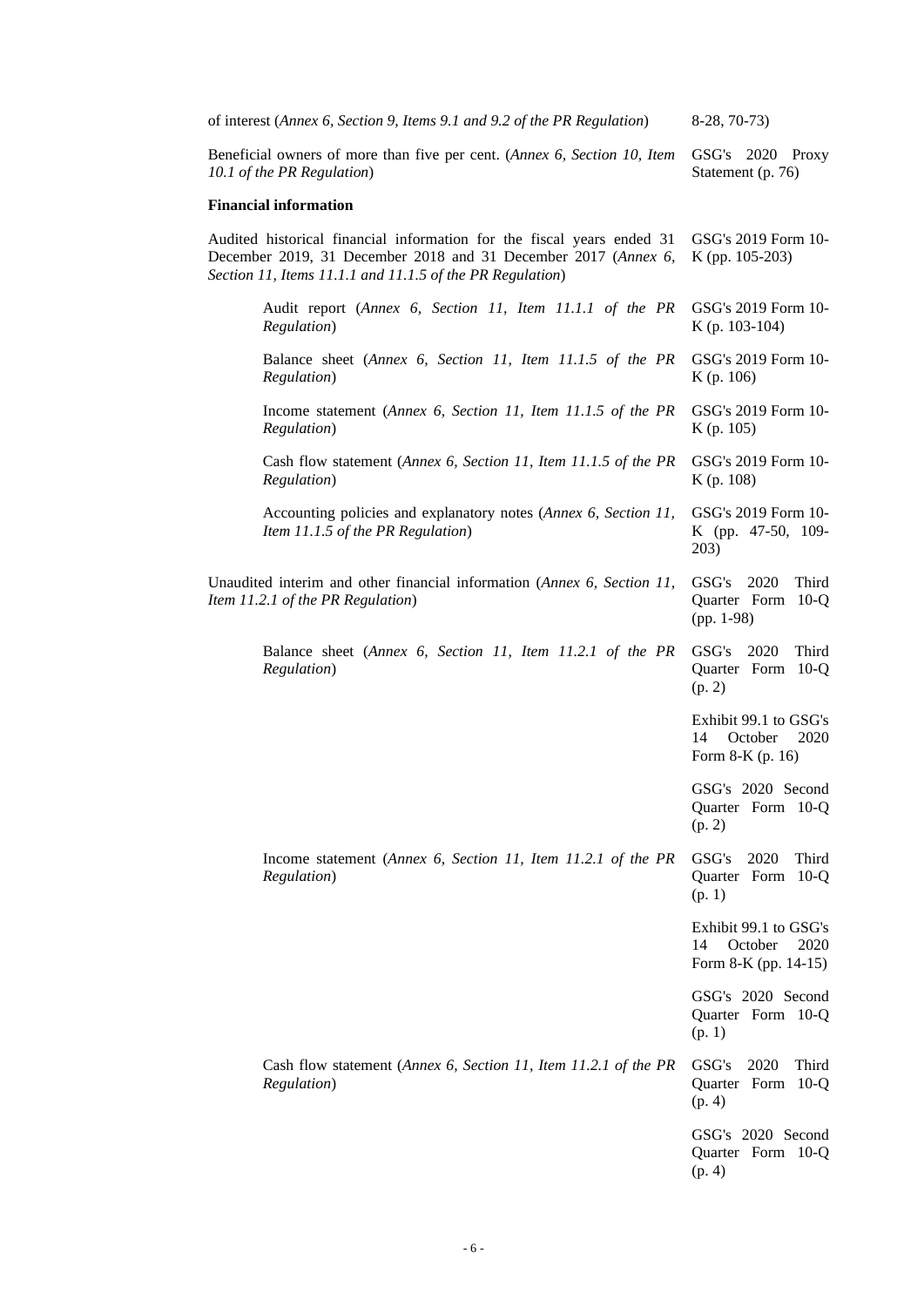| Accounting policies and explanatory notes (Annex 6, Section 11,<br>Item 11.2.1 of the PR Regulation) | GSG's 2020<br>Third<br>Quarter Form<br>$10-o$<br>$(pp. 5-98)$     |  |
|------------------------------------------------------------------------------------------------------|-------------------------------------------------------------------|--|
|                                                                                                      | GSG's 2020 Second<br>Quarter Form 10-Q<br>$(pp. 5-95)$            |  |
| Legal and arbitration proceedings (Annex 6, Section 11, Item 11.4.1 of the<br><b>PR</b> Regulation)  | GSG's 2020<br>Third<br>Quarter Form<br>$10-o$<br>$(pp. 86-95)$    |  |
|                                                                                                      | GSG's 2020 Second<br>Quarter Form 10-Q<br>$(pp. 86-94)$           |  |
|                                                                                                      | GSG's 2019 Form 10-<br>K (pp. 45, 185-193)                        |  |
| <b>Additional information</b>                                                                        |                                                                   |  |
| Share capital (Annex 6, Section 12, Item 12.1 of the PR Regulation)                                  | GSG's 2020<br>Third<br>Quarter Form<br>$10-Q$<br>$(pp. 3, 70-63)$ |  |
|                                                                                                      | GSG's 2020 Second<br>Quarter Form 10-Q<br>$(pp. 3, 70-72)$        |  |
|                                                                                                      | GSG's 2019 Form 10-<br>K (pp. 107, 169-171)                       |  |

Any information included in the documents incorporated by reference that is not included in the cross-reference list is not incorporated by reference and is therefore not relevant to an investor (meaning that it is not necessary information to be included in this Base Prospectus pursuant to Article 6(1) of the Prospectus Regulation and is not otherwise required to be included under the relevant schedules of the PR Regulation.)".

### 2. **Amendments to the section entitled "General Information"**

The information in the section entitled "General Information" is amended and supplemented by:

(a) deleting the no significant change and no material adverse change statements relating to GSI in subsection 3 entitled "*No significant change and no material adverse change*" on page 1114 of the Original Base Prospectus and replacing it with the following:

> "There has been no significant change in the financial position or financial performance of GSI since 31 August 2020. There has been no material adverse change in the prospects of GSI since 30 November 2019.";

(b) deleting the no significant change and no material adverse change statements relating to GSG in subsection 3 entitled "*No significant change and no material adverse change*" on page 1114 of the Original Base Prospectus and replacing it with the following:

> "There has been no significant change in the financial position or financial performance of GSG since 30 September 2020. There has been no material adverse change in the prospects of GSG since 31 December 2019.";

(c) deleting sub-section 4 entitled "*Litigation"* on page 1115 of the Original Base Prospectus and replacing it with the following: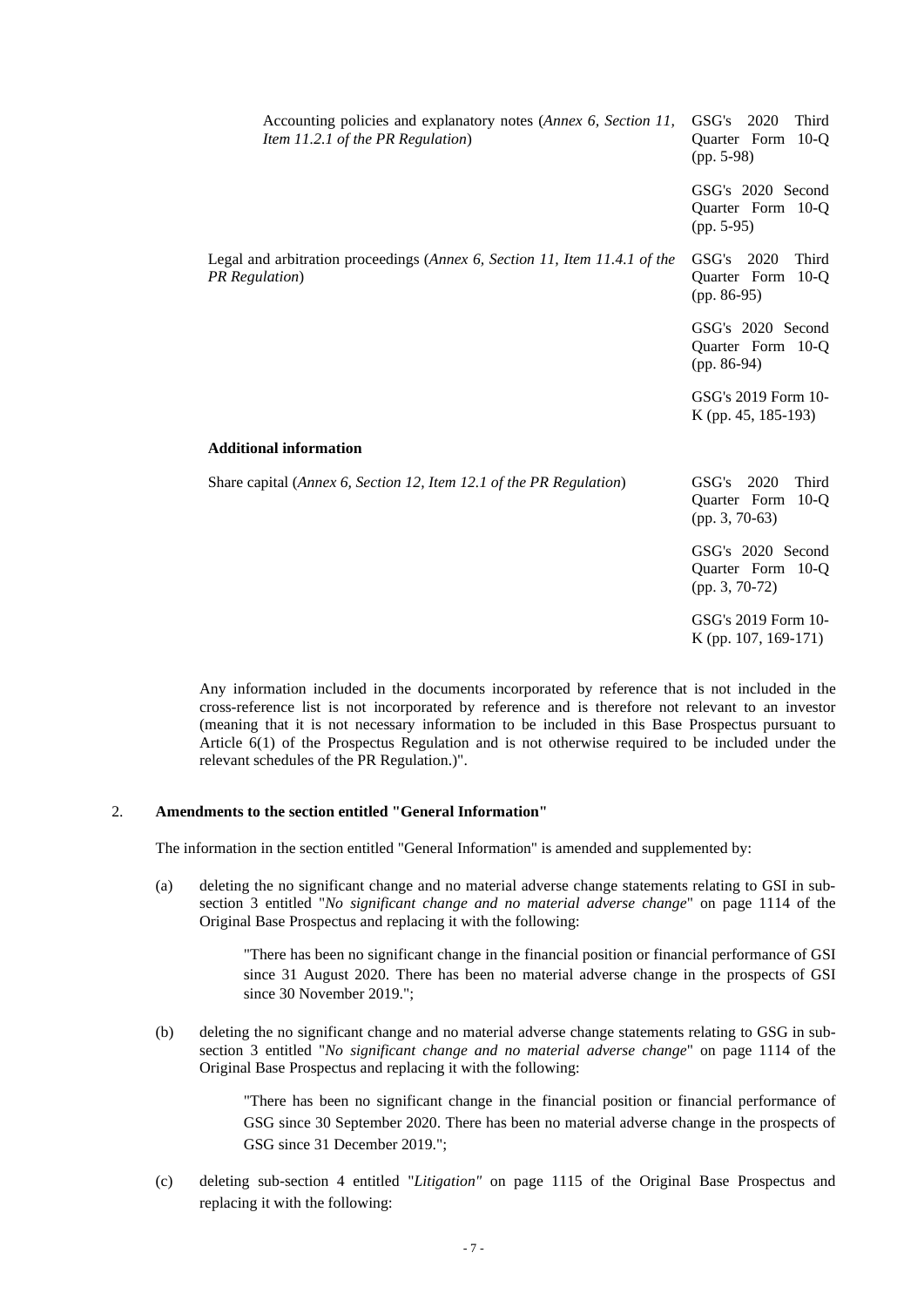### "**4. Litigation**

Save as disclosed in (i) "Legal Proceedings" of Note 27 to the Financial Statements (pages 45, 185 to 193) of GSG's 2019 Form 10-K, (ii) "Legal Proceedings" of Note 27 to the Financial Statements (pages 86 to 95) of GSG's 2020 Second Quarter Form 10-Q, (iii) "Legal Proceedings" of Note 26 to the Financial Statements (pages 77 to 79) of GSI's 2019 Annual Report, (iii) "Legal Proceedings" of Note 27 to the Financial Statements (pages 86 to 95) of GSG's 2020 Third Quarter Form 10-Q and (iv) "Legal Proceedings" of Note 15 to the Financial Statements (pages 29 to 32) of GSI's 2020 Third Quarter Financial Report, there have been no governmental, legal or arbitration proceedings (including any such proceedings which are pending or threatened of which GSI, GSW, GSFCI or GSG is aware) during the 12 months before the date of this Base Prospectus which may have, or have had in the recent past, significant effects on GSI, GSW, GSFCI or GSG's financial position or profitability."; and

(d) deleting sub-section 5 entitled "*Availability of Documents*" on pages 1115 to 1116 of the Original Base Prospectus and replacing it with the following:

#### "**5. Availability of Documents**

Copies of the following documents will be made available for at least 10 years and may be obtained free of charge upon request during normal business hours from the specified office of the Issuers and the office of the Paying Agent in Luxembourg and each of the Paying Agents and (in the case of (i), on https://www.goldman-sachs.ch/ch/media/ch/dokumente/sonstiges/19-10-04-GSFCI\_Constitutional\_Documents.pdf and in the case of (ii) to (iv),(xviii),(xix) and (xx) on the website of the Issuer at https://www.goldmansachs.com/investor-relations/:

- (i) the constitutional documents of GSI;
- (ii) the constitutional documents of GSW;
- (iii) the constitutional documents of GSFCI;
- (iv) the certificate of incorporation of GSG;
- (v) GSI's 2020 Third Quarter Financial Report;
- (vi) GSI's 2020 Second Quarter Financial Report;
- (vii) GSI's 2020 First Quarter Financial Report;
- (viii) GSI's Regulatory Ratios, 31 December 2019;
- (ix) GSI's 2019 Annual Report;
- (x) GSI's 2018 Annual Report;
- (xi) GSW's 2018 Financial Statements;
- (xii) GSW's 2019 Financial Statements;
- (xiii) GSW's 2020 Interim Financial Statements;
- (xiv) GSFCI's 2019 Financial Statements;
- (xv) GSFCI's 2018 Financial Statements;
- (xvi) GSFCI's 2020 Interim Financial Statements;
- (xvii) GSG's 22 October 2020 Form 8-K;
- (xviii) GSG's 14 October 2020 Form 8-K;
- (xix) GSG's 24 July 2020 Form 8-K;